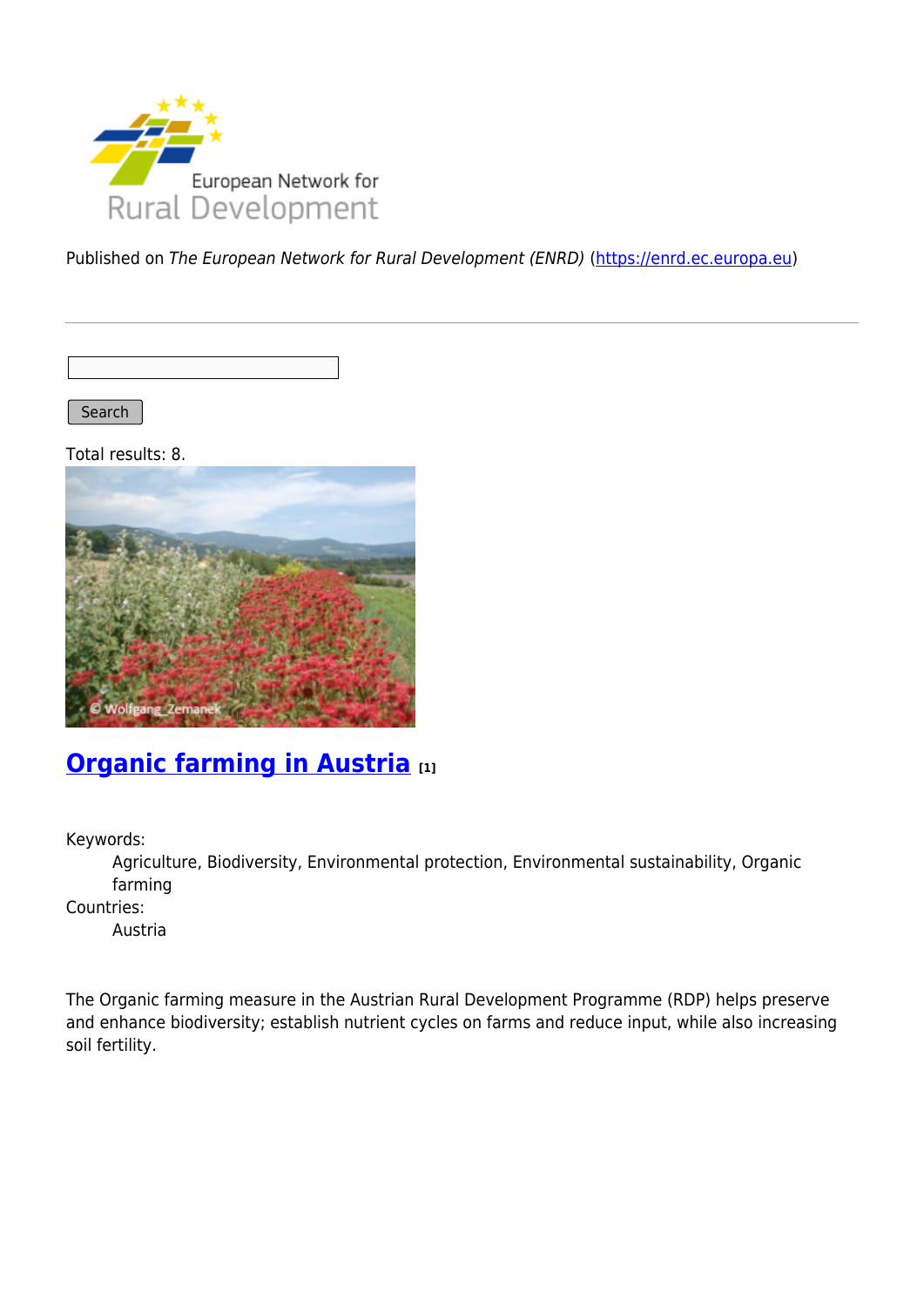

## **[Renaturation of the "Mandlinger Moor"](https://enrd.ec.europa.eu/projects-practice/renaturation-mandlinger-moor_en) [2]**

Keywords:

Biodiversity, Environmental protection, Environmental sustainability, Nature conservation Countries:

Austria

Using the Rural Development Programme (RDP) to support the re-establishment of a moor by restoring its original hydrology and the propagation of the natural moor vegetation.



## **[Allrounder Moor - Climate Protectors and Noah's Ark of](https://enrd.ec.europa.eu/projects-practice/allrounder-moor-climate-protectors-and-noahs-ark-biodiversity_en) [Biodiversity](https://enrd.ec.europa.eu/projects-practice/allrounder-moor-climate-protectors-and-noahs-ark-biodiversity_en) [3]**

Keywords:

Biodiversity, Environmental protection, Information & promotion activities, Natural resources, Nature conservation, Protected areas, Tourism, Water management, Youth Countries:

Germany

Organising a series of educational events to raise awareness and interest about the environmental functions of the peatlands in Brandenburg.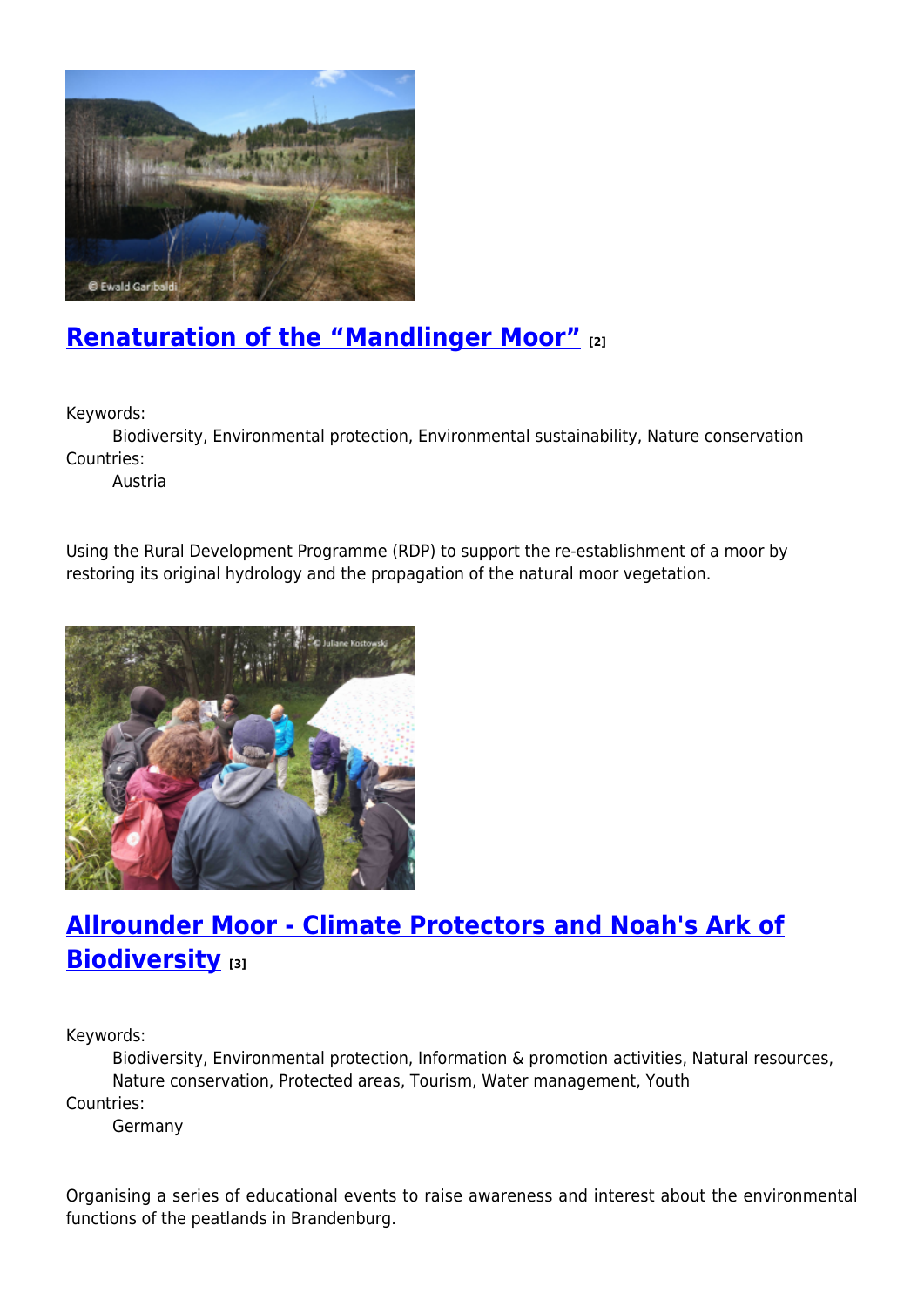

# **['Abissage' - restoring traditional water management](https://enrd.ec.europa.eu/projects-practice/abissage-restoring-traditional-water-management-systems-ardennes_en) [systems in the Ardennes](https://enrd.ec.europa.eu/projects-practice/abissage-restoring-traditional-water-management-systems-ardennes_en) [4]**

Keywords:

Biodiversity, Environmental protection, Irrigation, Nature conservation, Water management Countries:

Belgium

Restoration of a meadow irrigation ditch to revive a multi-centennial tradition that existed throughout Europe and over time has produced meadows of outstanding flora.



### **[Restoration of the Romedenne clay-pit nature reserve](https://enrd.ec.europa.eu/projects-practice/restoration-romedenne-clay-pit-nature-reserve_en) [5]**

Keywords:

Biodiversity, Natural resources, Nature conservation, Protected areas Countries:

Belgium

An environmental NGO implemented a project to preserve and maintain an old clay pit that provides shelter to a number of rare and endangered species.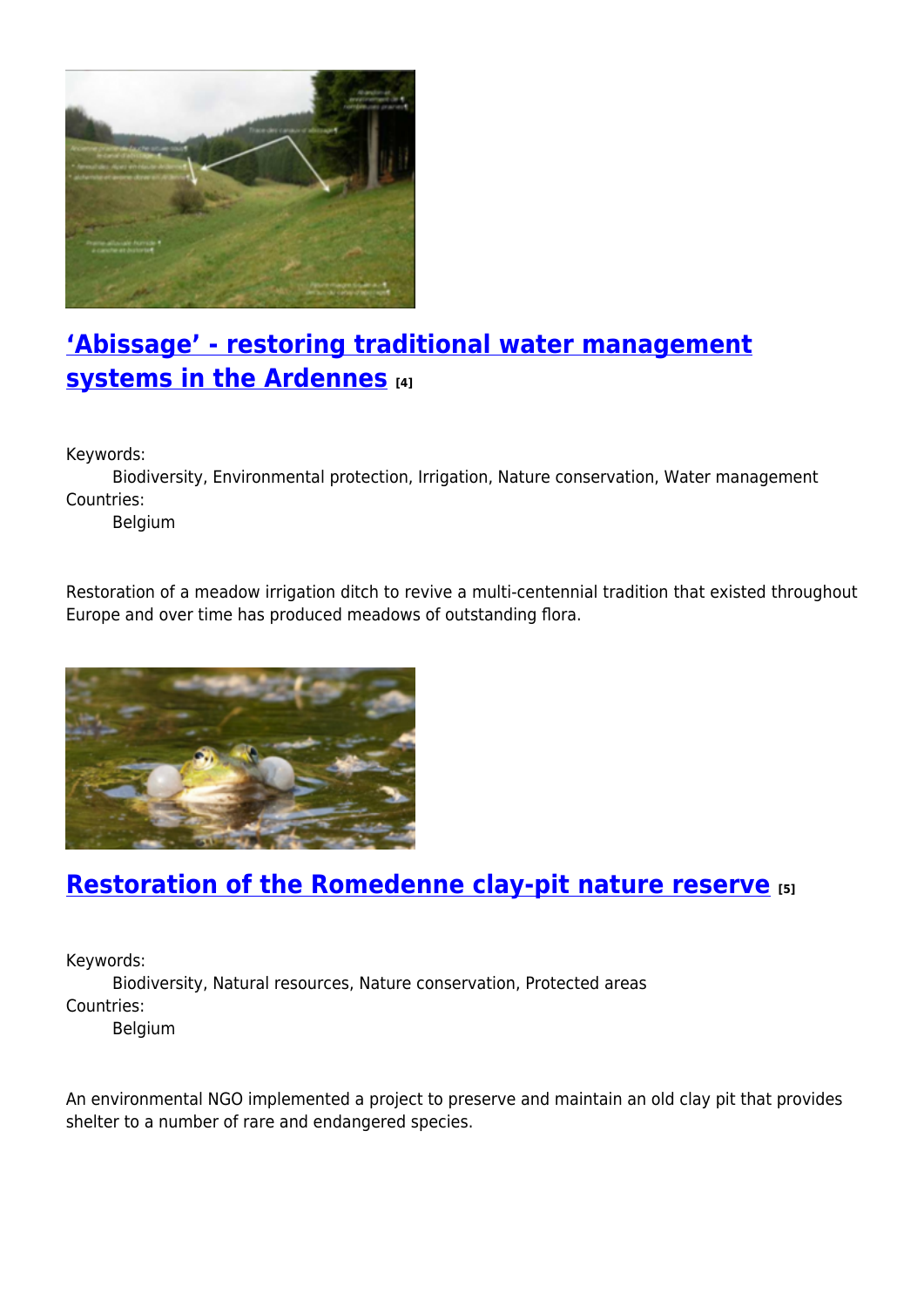

### **[Natur Verbindet - Nature Connects](https://enrd.ec.europa.eu/projects-practice/natur-verbindet-nature-connects_en) [6]**

Keywords:

Biodiversity, Environmental protection, Information & promotion activities Countries:

Austria

'Nature Connects' is a campaign to raise and generate awareness on the importance of biodiversity in rural landscapes by bringing together land owners, experts and the broader public.



## **[Pilot project Result-based Nature conservation Plan \(RNP\)](https://enrd.ec.europa.eu/projects-practice/pilot-project-result-based-nature-conservation-plan-rnp_en) [7]**

Keywords:

Agriculture, Biodiversity, Nature conservation, Protected areas Countries:

Austria

Implementing a result-based nature conservation measure for species and habitat protection as to allow more flexibility for farmers in choosing and implementing management activities suitable to their land.